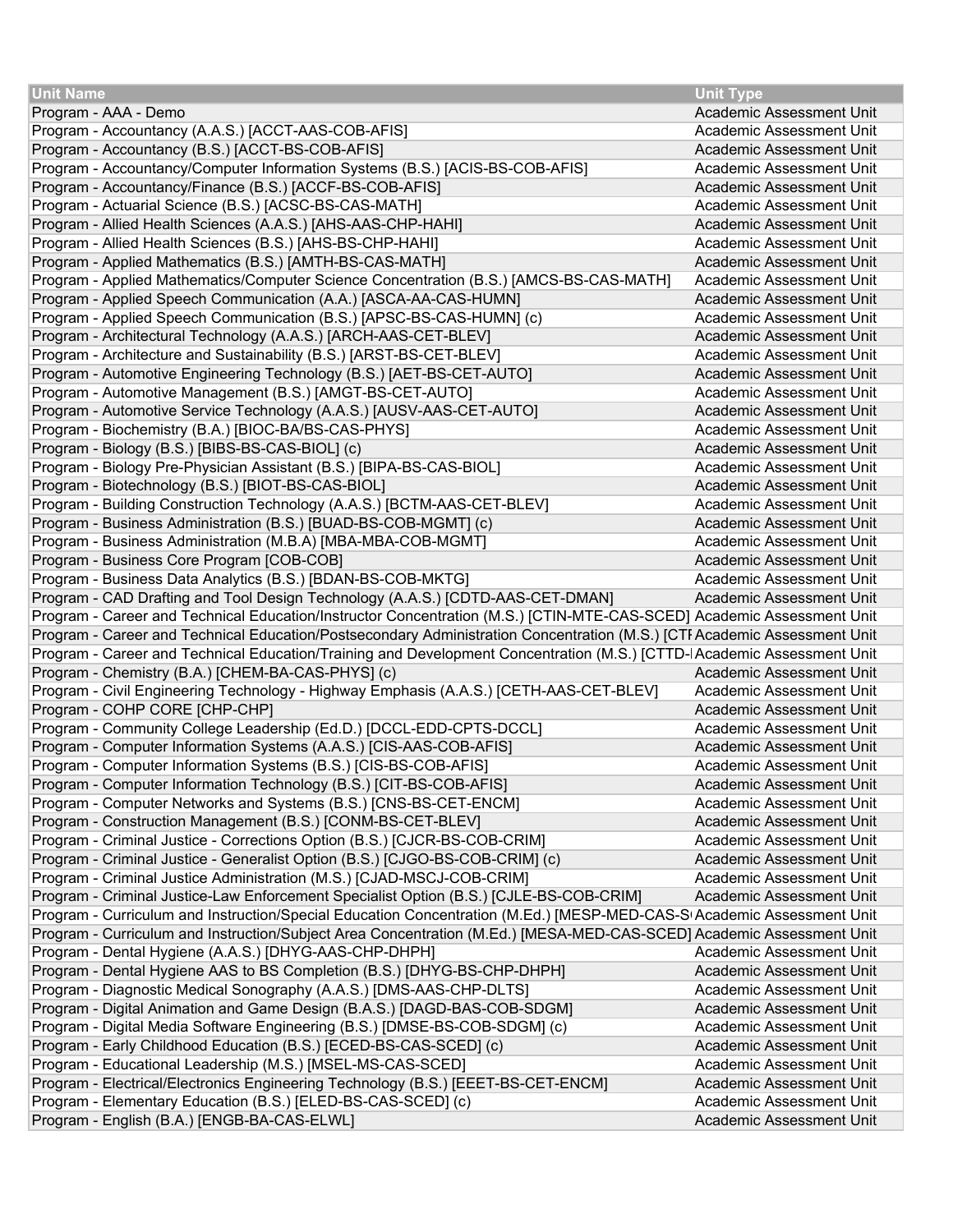| Program - Facility Management (B.S.) [FMAN-BS-CET-BLEV]                                                                | Academic Assessment Unit |
|------------------------------------------------------------------------------------------------------------------------|--------------------------|
| Program - Finance (B.S.) [FIN-BS-COB-AFIS]                                                                             | Academic Assessment Unit |
| Program - General Business (A.A.S.) [GNBU-AAS-COB-MGMT]                                                                | Academic Assessment Unit |
| Program - General Studies (A.A.) [GNST-AA-RSS-DPCU]                                                                    | Academic Assessment Unit |
| Program - Graphic Communications (A.A.S.) [GCOM-AAS-COB-MKTG]                                                          | Academic Assessment Unit |
| Program - Graphic Design (B.S.) [DSGN-BS-COB-MKTG]                                                                     | Academic Assessment Unit |
| Program - Graphic Media Management (B.S.) [GMAN-BS-COB-MKTG]                                                           | Academic Assessment Unit |
| Program - Health Care Systems Administration (B.S.) [HCSA-BS-CHP-HAHI] (c)                                             | Academic Assessment Unit |
| Program - Health Information Management (B.S.) [HIM-BS-CHP-HAHI]                                                       | Academic Assessment Unit |
| Program - Health Information Technology (A.A.S.) [HIT-AAS-CHP-HAHI]                                                    | Academic Assessment Unit |
| Program - Healthcare Administration (M.H.A.) [MHA-MHA-CHP-HAHI] (c)                                                    | Academic Assessment Unit |
| Program - Healthcare Marketing (B.S.) [HCMK-BS-COB-MKTG]                                                               | Academic Assessment Unit |
| Program - Heavy Equipment Service Engineering Technology (B.S.) [HEET-BS-CET-AUTO]                                     | Academic Assessment Unit |
| Program - Heavy Equipment Technology (A.A.S.) [HEQT-AAS-CET-AUTO]                                                      | Academic Assessment Unit |
| Program - History (B.A.) [HIST-BA-CAS-HUMN]                                                                            | Academic Assessment Unit |
| Program - Hospitality Management (B.S.) [HSMG-BS-COB-SEHM]                                                             | Academic Assessment Unit |
| Program - Human Resource Management (B.S.) [HRM-BS-COB-MGMT]                                                           | Academic Assessment Unit |
| Program - HVACR Engineering Technology and Energy Management (B.S.) [HVEM-BS-CET-BLEV] Academic Assessment Unit        |                          |
| Program - HVACR Technology (A.A.S.) [HVAR-AAS-CET-BLEV]                                                                | Academic Assessment Unit |
| Program - Industrial Chemistry (B.S.) [ICHM-BS-CAS-PHYS] (c)                                                           | Academic Assessment Unit |
| Program - Industrial Chemistry Technology (A.A.S.) [ICT-AAS-CAS-PHYS]                                                  | Academic Assessment Unit |
| Program - Industrial Electronics Technology (A.A.S.) [EEIT-AAS-CET-ENCM]                                               | Academic Assessment Unit |
| Program - Industrial Technology and Management (B.A.S.) [ITM-BAS-CET-DMAN]                                             | Academic Assessment Unit |
| Program - Information Security & Intelligence (M.S.) [ISIN-MISI-COB-AFIS] (c)                                          | Academic Assessment Unit |
| Program - Information Security and Intelligence (B.S.) [ISIN-BS-COB-AFIS] (c)                                          | Academic Assessment Unit |
| Program - Information Security and Intelligence (A.A.S.) [ISIN-AAS-COB-AFIS]                                           | Academic Assessment Unit |
| Program - Integrative Studies (A.A.) [INST-AA-CAS-CAS]                                                                 | Academic Assessment Unit |
| Program - Integrative Studies (B.S.) [INST-BS-CAS-CAS]                                                                 | Academic Assessment Unit |
| Program - Journalism and Technical Communication (B.S.) [JTCP-BS-CAS-ELWL]                                             | Academic Assessment Unit |
| Program - Liberal Arts (A.A.) [LIAR-AA-CAS-ELWL]                                                                       | Academic Assessment Unit |
| Program - Manufacturing Engineering Technology (A.A.S) [MFGE-AAS-CET-MFGE]                                             | Academic Assessment Unit |
| Program - Manufacturing Engineering Technology (B.S.) [MFGE-BS-CET-DMAN]                                               | Academic Assessment Unit |
| Program - Manufacturing Engineering Technology with Quality Concentration (B.S.) [MFGE-BS-CET Academic Assessment Unit |                          |
| Program - Manufacturing Process Development Concentration (B.S.) [MFPD-BS-CET-MFGE]                                    | Academic Assessment Unit |
| Program - Manufacturing Technology (A.A.S.) [MFT-AAS-CET-DMAN]                                                         | Academic Assessment Unit |
| Program - Marketing (A.A.S.) [MKT-AAS-COB-MKTG]                                                                        | Academic Assessment Unit |
| Program - Marketing (B.S.) [MKT-BS-COB-MKTG]                                                                           | Academic Assessment Unit |
| Program - Mechanical Engineering Technology (A.A.S.) [MECH-AAS-CET-ENCM]                                               | Academic Assessment Unit |
| Program - Mechanical Engineering Technology (B.S.) [MECE-BS-CET-ENCM]                                                  | Academic Assessment Unit |
| Program - Medical Laboratory Science (B.S.) [MLS-BS-CHP-DLTS]                                                          | Academic Assessment Unit |
| Program - Medical Laboratory Technology (A.A.S.) [MLT-AAS-CHP-DLTS]                                                    | Academic Assessment Unit |
| Program - Music and Entertainment Business (B.S.) [MEBM-BS-COB-SEHM]                                                   | Academic Assessment Unit |
| Program - Natural Science (A.S.) [NTSC-AS-CAS-PHYS]                                                                    | Academic Assessment Unit |
| Program - Nuclear Medicine Technology (B.S.) [NM-BS-CHP-DLTS]                                                          | Academic Assessment Unit |
| Program - Nursing (M.S.N.) [MSN-MSN-CHP-SNUR]                                                                          | Academic Assessment Unit |
| Program - Nursing Practice (D.N.P.) [DNP-DNP-CHP-SNUR]                                                                 | Academic Assessment Unit |
| Program - Nursing: RN Program (B.S.N.) [BSRN-BS-CHP-SNUR]                                                              | Academic Assessment Unit |
| Program - Nursing: RN to BSN Completion Program (B.S.N.) [BSN-BS-CHP-SNUR]                                             | Academic Assessment Unit |
| Program - Operations and Supply Management (B.S.) [OSM-BS-COB-MGMT]                                                    | Academic Assessment Unit |
| Program - Optometry (O.D.) [OPT-OD-MCO-OPTO]                                                                           | Academic Assessment Unit |
| Program - PGA Golf Management (B.S.) [PGA-BS-COB-SEHM]                                                                 | Academic Assessment Unit |
| Program - Pharmacy (Pharm.D.) [PHDR-PD-COP-PHAR]                                                                       | Academic Assessment Unit |
| Program - Plastics and Polymer Engineering Technology (A.A.S.) [PPET-AAS-CET-DMAN]                                     | Academic Assessment Unit |
| Program - Plastics Engineering Technology (B.S.) [PLTE-BS-CET-DMAN]                                                    | Academic Assessment Unit |
| Program - Political Science (B.S.) [PLSC-BS-CAS-SBSC]                                                                  | Academic Assessment Unit |
| Program - Pre-Engineering (A.S.) [PENG-AS-CAS-MATH]                                                                    | Academic Assessment Unit |
|                                                                                                                        |                          |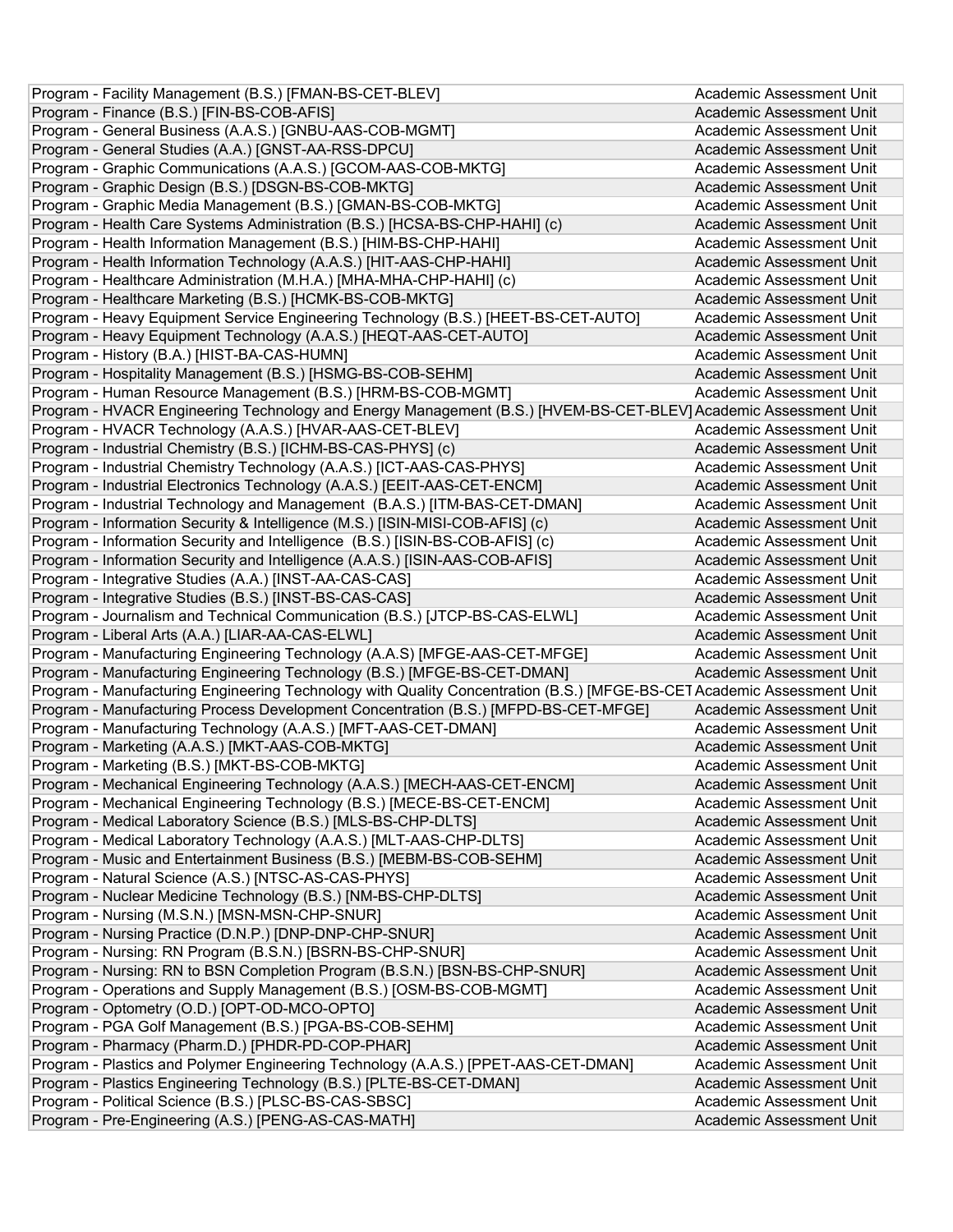| Program - Pre-Pharmacy (A.S.) [PPHR-AS-CAS-PHYS]                                                                         | Academic Assessment Unit |
|--------------------------------------------------------------------------------------------------------------------------|--------------------------|
| Program - Pre-Science (A.S.) [PSCI-AS-CAS-BIOL]                                                                          | Academic Assessment Unit |
| Program - Product Design Engineering Technology (B.S.) [PDET-BS-CET-ENCM]                                                | Academic Assessment Unit |
| Program - Professional Tennis Management (B.S.) [PTM-BS-COB-SEHM]                                                        | Academic Assessment Unit |
| Program - Project Management (B.S.) [PROJ-BS-COB-MGMT]                                                                   | Academic Assessment Unit |
| Program - Psychology (A.A.) [PSYC-AA-CAS-SBSC]                                                                           | Academic Assessment Unit |
| Program - Psychology (B.S.) [PSYC-BS-CAS-SBSC]                                                                           | Academic Assessment Unit |
| Program - Public Health (B.S.) [PUBH-BS-CHP-DHPH]                                                                        | Academic Assessment Unit |
| Program - Public Health (M.P.H.) [MPH-MPH-CHP-DHPH]                                                                      | Academic Assessment Unit |
| Program - Public Relations (B.S.) [PURE-BS-COB-MKTG]                                                                     | Academic Assessment Unit |
| Program - Radiography (A.A.S.) [RADI-AAS-CHP-DLTS]                                                                       | Academic Assessment Unit |
| Program - Respiratory Care (A.A.S.) [RESP-AAS-CHP-DLTS]                                                                  | Academic Assessment Unit |
| Program - Respiratory Therapy (B.S.) [RSTH-BS-CHP-DLTS]                                                                  | Academic Assessment Unit |
| Program - Restaurant and Food Industry Management (A.A.S.) [RFIM-AAS-COB-SEHM]                                           | Academic Assessment Unit |
| Program - Risk Management and Insurance (B.S.) [RMIN-BS-COB-MGMT]                                                        | Academic Assessment Unit |
| Program - Rubber Engineering Technology (B.S.) [RUBE-BS-CET-DMAN]                                                        | Academic Assessment Unit |
| Program - Secondary Education (B.S.) (c) [SCED-BS-CAS-SCED]                                                              | Academic Assessment Unit |
| Program - Social Work (A.A.) [SOWK-AA-CAS-SCWK]                                                                          | Academic Assessment Unit |
| Program - Social Work (B.S.W.) [SOWK-BSW-CAS-SCWK]                                                                       | Academic Assessment Unit |
| Program - Social Work (M.S.W) [MSW-MSW-CAS-SCWK]                                                                         | Academic Assessment Unit |
| Program - Sociology (B.A.) [SOC-BA-CAS-SBSC]                                                                             | Academic Assessment Unit |
| Program - Spanish for the Professions (B.S.) [SPNP-BS-CAS-ELWL]                                                          | Academic Assessment Unit |
| Program - Sports Communication (B.S.) [SPTC-BS-CAS-HUMN]                                                                 | Academic Assessment Unit |
| Program - Surveying Engineering (B.S.) [SURE-BS-CET-ENCM]                                                                | Academic Assessment Unit |
| Program - Surveying Technology (A.A.S.) [SURT-AAS-CET-ENCM]                                                              | Academic Assessment Unit |
| Program - Technical and Professional Communication (B.S.) [TCOM-BS-CAS-ELWL]                                             | Academic Assessment Unit |
| Program - Technical Education (B.S.) [TCED-BS-CAS-SCED] (c)                                                              | Academic Assessment Unit |
| Program - Television and Digital Media Production (B.S.) [TDMP-BS-COB-SDGM]                                              | Academic Assessment Unit |
| Program - Welding Engineering Technology (B.S.) [WELE-BS-CET-DMAN]                                                       | Academic Assessment Unit |
| Program - Welding Technology (A.A.S.) [WELT-AAS-CET-DMAN]                                                                | Academic Assessment Unit |
| Retention and Student Success - Academic Support Center                                                                  | Academic Assessment Unit |
| Retention and Student Success - Educational Counseling and Disabilities Services                                         | Academic Assessment Unit |
| Retention and Student Success - General Studies                                                                          | Academic Assessment Unit |
| Retention and Student Success - Honors Program                                                                           | Academic Assessment Unit |
| Retention and Student Success - MyDegree                                                                                 | Academic Assessment Unit |
| Retention and Student Success - Students with Children                                                                   | Academic Assessment Unit |
| Retention and Student Success - TIP                                                                                      | Academic Assessment Unit |
| Retention and Student Success - Transfer and Secondary School Partnerships                                               | Academic Assessment Unit |
| Certificate (Graduate) - Accounting Graduate Certificate [ACCT-CERT-COB-AFIS]                                            | Academic Assessment Unit |
| Certificate (Graduate) - Advanced Studies Accounting [ASAC-CERT-COB-AFIS]                                                | Academic Assessment Unit |
| Certificate (Graduate) - Advanced Studies in Business Intelligence [ASBN-CERT-COB-AFIS]                                  | Academic Assessment Unit |
| Certificate (Graduate) - Advanced Studies in Design and Innovation Management [ASDI-CERT-COE Academic Assessment Unit    |                          |
| Certificate (Graduate) - Advanced Studies in Incident Response [ASIR-CERT-COB-AFIS]                                      | Academic Assessment Unit |
| Certificate (Graduate) - Advanced Studies in Lean Systems and Leadership [ASLS-CERT-COB-MGI Academic Assessment Unit     |                          |
| Certificate (Graduate) - Advanced Studies in Performance Metrics [ASPE-CERT-COB-MGMT]                                    | Academic Assessment Unit |
| Certificate (Graduate) - Advanced Studies in Project Management [ASPM-CERT-COB-AFIS]                                     | Academic Assessment Unit |
| Certificate (Graduate) - Advanced Studies in Supply Chain Management and Lean Logistics [ASSL-I Academic Assessment Unit |                          |
| Certificate (Graduate) - Career and Technical Education (CTE) Administration [CTEA-CERT-CAS-SI Academic Assessment Unit  |                          |
| Certificate (Graduate) - Highly Effective (CTE) Instructional Leadership [HEIL-CERT-CAS-SCED]                            | Academic Assessment Unit |
| Certificate (Graduate) - Nursing Education [NEDU-CERT-CHP-SNUR]                                                          | Academic Assessment Unit |
| Certificate (Graduate) - Total Quality Management in Education [ASTQ-CERT-CAS-SCED]                                      | Academic Assessment Unit |
| Certificate - Advanced Geographic Information Systems [AGIS-CERT-CET-ENCM]                                               | Academic Assessment Unit |
| Certificate - Advanced Studies in Global Logistics [ASGO-CERT-COB-MGMT]                                                  | Academic Assessment Unit |
| Certificate - Advanced Studies in Investment [ASI-CERT-COB-AFIS]                                                         | Academic Assessment Unit |
| Certificate - Advertising/Integrated Marketing Communications [AIMC-CERT-COB-MKTG]                                       | Academic Assessment Unit |
|                                                                                                                          | Academic Assessment Unit |
| Certificate - Basic CNC Programming and Machine Operation [BCNC-CERT-CET-DMAN]                                           |                          |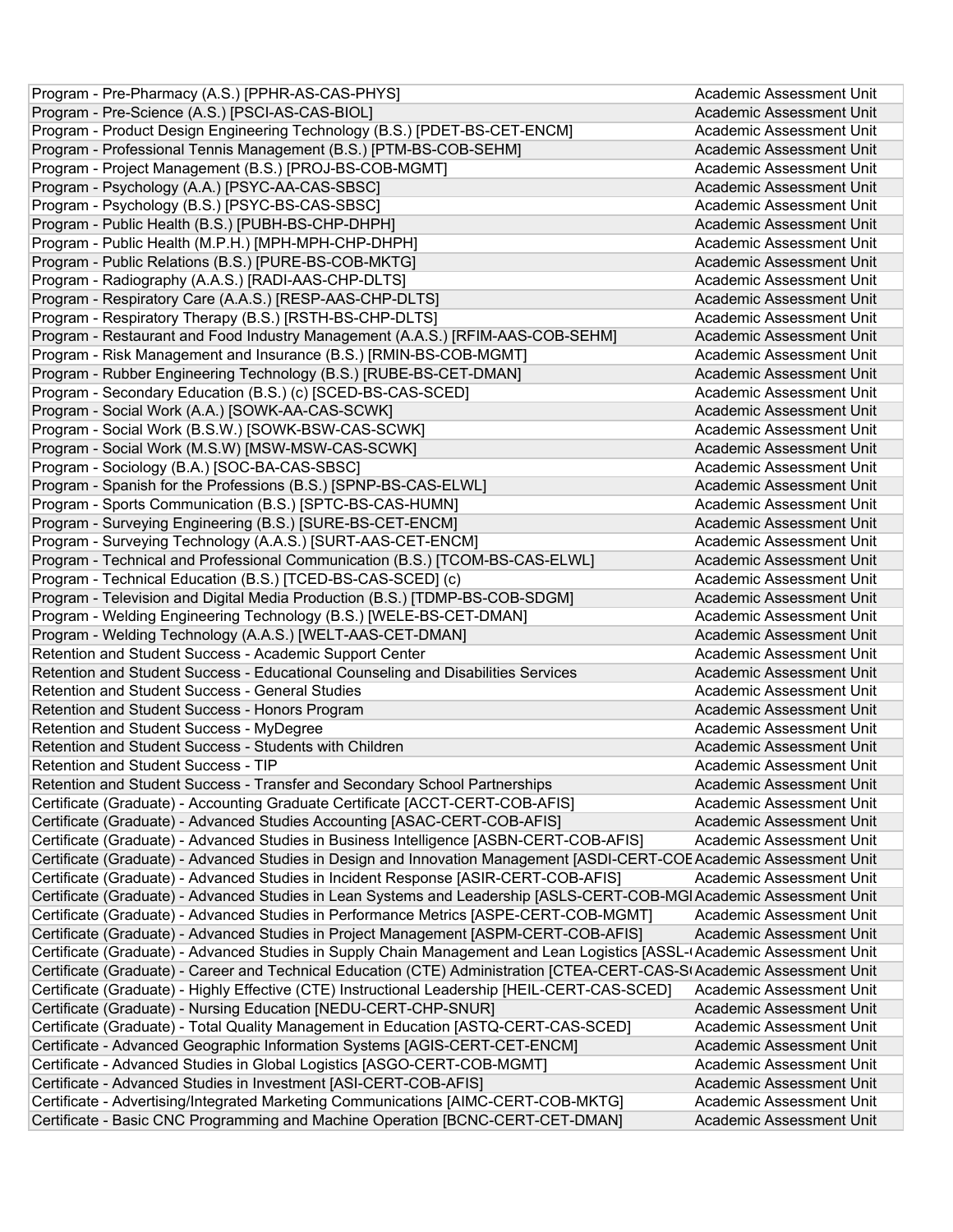| Certificate - Business-to-Business Marketing [BBMT-CERT-COB-MKTG]          | Academic Assessment Unit |
|----------------------------------------------------------------------------|--------------------------|
| Certificate - Cancer Information Management [CIM-CERT-CHP-HAHI]            | Academic Assessment Unit |
| Certificate - Cloud Computing [CLOU-CERT-COB-AFIS]                         | Academic Assessment Unit |
| Certificate - Club Management [CLBM-CERT-COB-SEHM]                         | Academic Assessment Unit |
| Certificate - Computer Networking [CNWC-CERT-CET-ENCM]                     | Academic Assessment Unit |
| Certificate - Computer Science [CSCI-CERT-CAS-MATH]                        | Academic Assessment Unit |
| Certificate - Computerized Business Applications [CBSA-CERT-COB-AFIS]      | Academic Assessment Unit |
| Certificate - Construction Administration [CNAO-CERT-CET-BLEV]             | Academic Assessment Unit |
| Certificate - Creative Writing [CRWR-CERT-CAS-ELWL]                        | Academic Assessment Unit |
| Certificate - Cybersecurity [CYBR-CERT-COB-AFIS]                           | Academic Assessment Unit |
| Certificate - Cybersecurity: Ethical Hacking [CYEH-CERT-COB-AFIS]          | Academic Assessment Unit |
| Certificate - Data Analytics [DAAN-CERT-COB-MKTG]                          | Academic Assessment Unit |
| Certificate - Digital Forensics/Cybersecurity [DFOR-CERT-COB-AFIS]         | Academic Assessment Unit |
| Certificate - Digital Marketing [DGMK-CERT-COB-MKTG]                       | Academic Assessment Unit |
| Certificate - Digital Media Software Engineering [DMSE-CERT-COB-SDGM]      | Academic Assessment Unit |
| Certificate - Direct Marketing [DMKT-CERT-COB-MKTG]                        | Academic Assessment Unit |
| Certificate - Electrical Power Generation [EPG-CERT-CET-ENCM]              | Academic Assessment Unit |
| Certificate - Event Management [EVMG-CERT-COB-SEHM]                        | Academic Assessment Unit |
| Certificate - Facility Management [FMAN-CERT-CET-BLEV]                     | Academic Assessment Unit |
| Certificate - Fleet Management [FLMG-CERT-COB-MGMT]                        | Academic Assessment Unit |
| Certificate - Forensic Accounting [FRAC-CERT-COB-AFIS]                     | Academic Assessment Unit |
| Certificate - Geographic Information Systems [GEIO-CERT-CET-ENCM]          | Academic Assessment Unit |
| Certificate - Gerontology [GRNT-CERT-CHP-HAHI]                             | Academic Assessment Unit |
| Certificate - Graphic Production Solutions [GRPD-CERT-COB-MKTG]            | Academic Assessment Unit |
| Certificate - Honors Program Associate Level [HNAS-NDCT-RSS-HNRS]          | Academic Assessment Unit |
| Certificate - Honors Program Bachelor Level [HNBS-NDCT-RSS-HNRS]           | Academic Assessment Unit |
| Certificate - Human Resource Management [HRM-CERT-COB-MGMT]                | Academic Assessment Unit |
| Certificate - Industrial Practices [INPT-CERT-CET-DMAN]                    | Academic Assessment Unit |
| Certificate - Integrated Marketing Communications [INMC-CERT-COB-MKTG]     | Academic Assessment Unit |
| Certificate - International Business [INBU-CERT-COB-MGMT]                  | Academic Assessment Unit |
| Certificate - Journalism [JRNL-CERT-CAS-ELWL]                              | Academic Assessment Unit |
| Certificate - Leadership and Supervision [LDSP-CERT-COB-MGMT]              | Academic Assessment Unit |
| Certificate - Lean Healthcare [LNHC-CERT-CHP-HAHI]                         | Academic Assessment Unit |
| Certificate - Lean Systems [LSYS-CERT-COB-MGMT]                            | Academic Assessment Unit |
| Certificate - Lean Technology [LNTC-CERT-CET-MFGE]                         | Academic Assessment Unit |
| Certificate - Long Term Care [LTC-CERT-CHP-HAHI]                           | Academic Assessment Unit |
| Certificate - Machine Learning Certificate [MACL-CERT-COB-SDGM]            | Academic Assessment Unit |
| Certificate - Manufacturing Operations Management [MOM-CERT-COB-MGMT]      | Academic Assessment Unit |
| Certificate - Marketing [MKT-CERT-COB-MKTG]                                | Academic Assessment Unit |
| Certificate - Marketing Research [MARR-CERT-COB-MKTG]                      | Academic Assessment Unit |
| Certificate - Marketing Sales [MKTS-CERT-COB-MKTG]                         | Academic Assessment Unit |
| Certificate - Math Education Graduate [MAED-CERT-CAS-MATH]                 | Academic Assessment Unit |
| Certificate - Performance Machining [PMAC-CERT-CET-AUTO]                   | Academic Assessment Unit |
| Certificate - Performance Motorsports [PMOT-CERT-CET-AUTO]                 | Academic Assessment Unit |
| Certificate - Positioning for Hydrographic Surveying [PSHS-CERT-CET-ENCM]  | Academic Assessment Unit |
| Certificate - Product Design [PDSN-CERT-CET-ENCM]                          | Academic Assessment Unit |
| Certificate - Professional Digital Marketing [PRDG-CERT-COB-MKTG]          | Academic Assessment Unit |
| Certificate - Project Management [PROJ-CERT-COB-AFIS]                      | Academic Assessment Unit |
| Certificate - Public Advocacy [PBAD-CERT-CAS-HUMN]                         | Academic Assessment Unit |
| Certificate - Public Relations [PURE-CERT-COB-MKTG]                        | Academic Assessment Unit |
| Certificate - Quality Leadership [QALD-CERT-CET-DMAN]                      | Academic Assessment Unit |
| Certificate - Quality Technology [QUAL-CERT-CET-DMAN]                      | Academic Assessment Unit |
| Certificate - Real Estate [RE-CERT-COB-MGMT]                               | Academic Assessment Unit |
| Certificate - Restaurant and Food Industry Management [RFIM-CERT-COB-SEHM] | Academic Assessment Unit |
| Certificate - Retailing [RET-CERT-COB-MKTG]                                | Academic Assessment Unit |
| Certificate - Risk Management and Insurance [RMIN-CERT-COB-MGMT]           | Academic Assessment Unit |
|                                                                            |                          |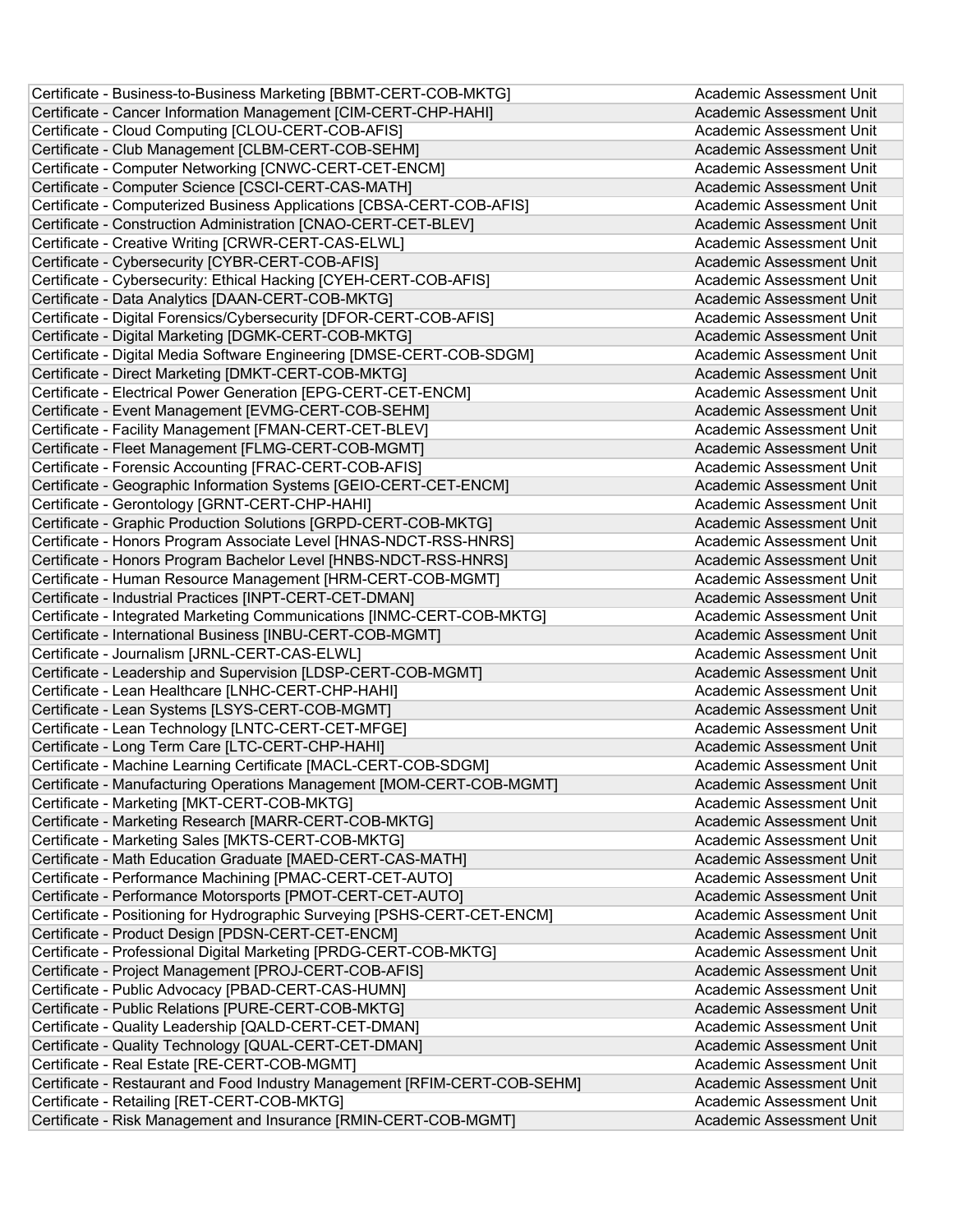| Certificate - Ski Resort Management [SRMG-CERT-COB-SEHM]                                                              | Academic Assessment Unit        |
|-----------------------------------------------------------------------------------------------------------------------|---------------------------------|
| Certificate - Small Business Management [SBM-CERT-COB-MGMT]                                                           | Academic Assessment Unit        |
| Certificate - Special Education Endorsement Only [CRTG-NDCT-CAS-SCED]                                                 | Academic Assessment Unit        |
| Certificate - Sports Communication [SPTC-CERT-CAS-HUMN]                                                               | Academic Assessment Unit        |
| Certificate - Surveying [SUR-CERT-CET-ENCM]                                                                           | Academic Assessment Unit        |
| Certificate - Technical Writing [TEWR-CERT-CAS-ELWL]                                                                  | Academic Assessment Unit        |
| Certificate - Vascular Ultrasound [VSUL-CERT-CHP-DLTS]                                                                | Academic Assessment Unit        |
| Minor - Accountancy [ACCT-MNR-COB-AFIS]                                                                               | Academic Assessment Unit        |
| Minor - Advertising/Integrated Marketing Communications [AIMC-MNR-COB-MKTG]                                           | Academic Assessment Unit        |
| Minor - African American Studies [AAST-MNR-CAS-HUMN]                                                                  | Academic Assessment Unit        |
| Minor - Art History [AHIS-MNR-CAS-HUMN]                                                                               | Academic Assessment Unit        |
| Minor - Automotive Management [AMGT-MNR-CET-AUTO]                                                                     | Academic Assessment Unit        |
| Minor - Biology [BIOL-MNR-CAS-BIOL]                                                                                   | Academic Assessment Unit        |
| Minor - Biology Teaching for Secondary Education [BIO-MNR-CAS-SCED]                                                   | Academic Assessment Unit        |
| Minor - Cell and Molecular Biology [CMB-MNR-CAS-BIOL]                                                                 | Academic Assessment Unit        |
| Minor - Chemistry Teaching for Secondary Education [CHM-MNR-CAS-SCED]                                                 | Academic Assessment Unit        |
| Minor - Communication [COM-MNR-CAS-HUMN]                                                                              | Academic Assessment Unit        |
| Minor - Computer Information Systems [CIS-MNR-COB-AFIS]                                                               | Academic Assessment Unit        |
| Minor - Computer Information Technology [CIT-MNR-COB-AFIS]                                                            | Academic Assessment Unit        |
| Minor - Computer Networking [CNET-MNR-CET-ENCM]                                                                       | Academic Assessment Unit        |
| Minor - Computer Science [CSCI-MNR-CAS-MATH]                                                                          | Academic Assessment Unit        |
| Minor - Creative Writing [CRWR-MNR-CAS-ELWL]                                                                          | Academic Assessment Unit        |
| Minor - Criminal Justice [CRJU-MNR-COB-CRIM]                                                                          | Academic Assessment Unit        |
|                                                                                                                       | Academic Assessment Unit        |
| Minor - Digital Forensic/Cybersecurity [DFOR-MNR-COB-AFIS]                                                            |                                 |
| Minor - Digital Marketing [DGMK-MNR-COB-MKTG]<br>Minor - Early Childhood for Elementary Education [ECEE-MNR-CAS-SCED] | Academic Assessment Unit        |
|                                                                                                                       | Academic Assessment Unit        |
| Minor - Economics [ECON-MNR-COB-MGMT]                                                                                 | Academic Assessment Unit        |
| Minor - English Education [ENG-MNR-CAS-SCED]                                                                          | Academic Assessment Unit        |
| Minor - English Literature [ENLI-MNR-CAS-ELWL]                                                                        | Academic Assessment Unit        |
| Minor - English/Professional Writing [ENGP-MNR-CAS-ELWL]                                                              | Academic Assessment Unit        |
| Minor - Event Management [EVMG-MNR-COB-SEHM]                                                                          | Academic Assessment Unit        |
| Minor - Facility Operations Management [FOMG-MNR-CET-BLEV]                                                            | Academic Assessment Unit        |
| Minor - Facility Planning Management [FPMG-MNR-CET-BLEV]                                                              | Academic Assessment Unit        |
| Minor - Film Studies [FIST-MNR-CAS-HUMN]                                                                              | Academic Assessment Unit        |
| Minor - Finance [FIN-MNR-COB-AFIS]                                                                                    | Academic Assessment Unit        |
| Minor - Fleet Management [FLMG-MNR-COB-MGMT]                                                                          | Academic Assessment Unit        |
| Minor - Forensic Psychology [FPSY-MNR-CAS-SBSC]                                                                       | Academic Assessment Unit        |
| Minor - Forensic Science [FSCI-MNR-COB-CRIM]                                                                          | <b>Academic Assessment Unit</b> |
| Minor - French [FREN-MNR-CAS-ELWL]                                                                                    | Academic Assessment Unit        |
| Minor - Geography Teaching [GEO-MNR-CAS-SCED]                                                                         | Academic Assessment Unit        |
| Minor - History [HIS-MNR-CAS-HUMN]                                                                                    | Academic Assessment Unit        |
| Minor - History Education [HIED-MNR-CAS-SCED]                                                                         | Academic Assessment Unit        |
| Minor - Hotel/Restaurant and Food Industry Management [HOTR-MNR-COB-SEHM]                                             | Academic Assessment Unit        |
| Minor - Human Resource Management [HRM-MNR-COB-MGMT]                                                                  | Academic Assessment Unit        |
| Minor - Industrial Control Systems [INCS-MNR-CET-ENCM]                                                                | Academic Assessment Unit        |
| Minor - Information Security and Intelligence [ISIN-MNR-COB-AFIS]                                                     | Academic Assessment Unit        |
| Minor - Integrated Marketing Techniques [IMT-MNR-COB-MKTG]                                                            | Academic Assessment Unit        |
| Minor - Integrated Science for Elementary Education [ISEE-MNR-CAS-SCED]                                               | Academic Assessment Unit        |
| Minor - International Business [INBU-MNR-COB-MGMT]                                                                    | Academic Assessment Unit        |
| Minor - International Studies [ISTD-MNR-CAS-SBSC]                                                                     | Academic Assessment Unit        |
| Minor - Language Arts for Elementary Education [LAEE-MNR-CAS-SCED]                                                    | Academic Assessment Unit        |
| Minor - Leadership and Project Management [LPMM-MNR-COB-MGMT]                                                         | Academic Assessment Unit        |
| Minor - Lean Healthcare [LNHC-MNR-CHP-HAHI]                                                                           | Academic Assessment Unit        |
| Minor - Lean Systems [LSYS-MNR-COB-MGMT]                                                                              | Academic Assessment Unit        |
| Minor - Legal Studies [LGST-MNR-COB-MGMT]                                                                             | Academic Assessment Unit        |
| Minor - Marketing Sales [MKTS-MNR-COB-MKTG]                                                                           | Academic Assessment Unit        |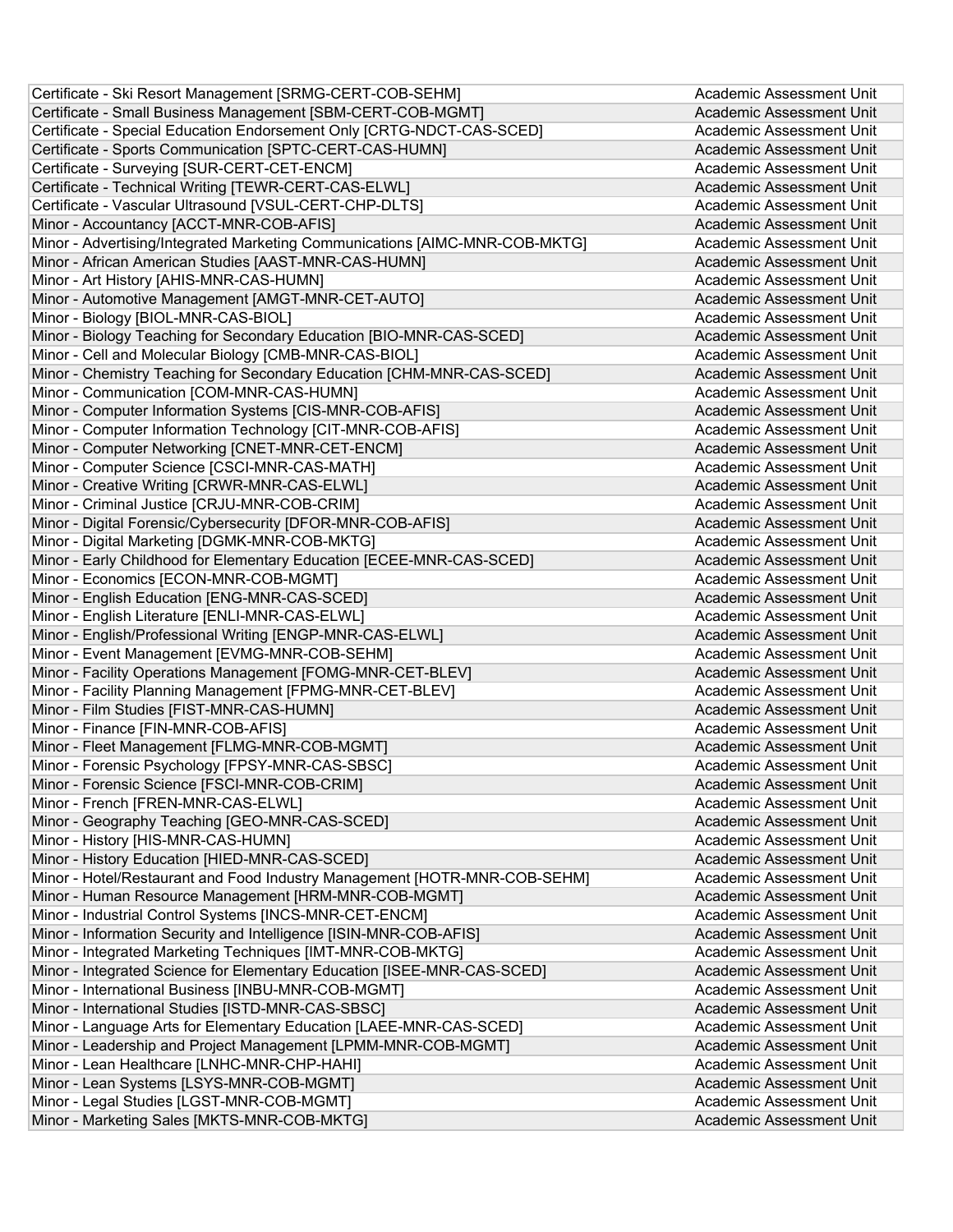| Minor - Mathematics [MATH-MNR-CAS-MATH]                          | Academic Assessment Unit                             |
|------------------------------------------------------------------|------------------------------------------------------|
| Minor - Mathematics for Elementary Education [MAEE-MNR-CAS-SCED] | Academic Assessment Unit                             |
| Minor - Mathematics Teaching [MTH-MNR-CAS-SCED]                  | Academic Assessment Unit                             |
| Minor - Medical Informatics [MEDI-MNR-CHP-HAHI]                  | Academic Assessment Unit                             |
| Minor - Military Science [MSCI-MNR-COB-CRIM]                     | Academic Assessment Unit                             |
| Minor - Multi-Media Journalism [MJOU-MNR-CAS-ELWL]               | Academic Assessment Unit                             |
| Minor - Multicultural Relations in the U.S. [MREL-MNR-CAS-SBSC]  | Academic Assessment Unit                             |
| Minor - Operations and Supply Management [OSM-MNR-COB-MGMT]      | Academic Assessment Unit                             |
| Minor - Philosophy [PHIL-MNR-CAS-HUMN]                           | Academic Assessment Unit                             |
| Minor - Physical Education Teaching [PHED-MNR-CAS-SCED]          | Academic Assessment Unit                             |
| Minor - Political Science [PLSC-MNR-CAS-SBSC]                    | Academic Assessment Unit                             |
| Minor - Polymer Materials Technology [POMT-MNR-CET-ENCM]         | Academic Assessment Unit                             |
| Minor - Psychology [PSYC-MNR-CAS-SBSC]                           | Academic Assessment Unit                             |
| Minor - Public Advocacy [PBAD-MNR-CAS-HUMN]                      | <b>Academic Assessment Unit</b>                      |
| Minor - Public Health [PUBH-MNR-CHP-DHPH]                        | Academic Assessment Unit                             |
| Minor - Public Relations [PURE-MNR-COB-MKTG]                     | Academic Assessment Unit                             |
| Minor - Risk Management and Insurance [RMIN-MNR-COB-MGMT]        | Academic Assessment Unit                             |
| Minor - Rubber [RUB-MNR-CET-PLRU]                                | <b>Academic Assessment Unit</b>                      |
| Minor - Small Business and Entrepreneurship [SBE-MNR-COB-MGMT]   | Academic Assessment Unit                             |
| Minor - Sociology [SOCY-MNR-CAS-SBSC]                            | Academic Assessment Unit                             |
| Minor - Spanish [SPAN-MNR-CAS-ELWL]                              | Academic Assessment Unit                             |
| Minor - Spanish Teaching [SPN-MNR-CAS-SCED]                      | Academic Assessment Unit                             |
| Minor - Speech Communication Teaching [SPCO-MNR-CAS-SCED]        | Academic Assessment Unit                             |
| Minor - Sports Communication [SPTC-MNR-CAS-HUMN]                 | Academic Assessment Unit                             |
| Minor - Sports Sciences [SSC-MNR-CAS-HUMN]                       | Academic Assessment Unit                             |
| Minor - Surveying and Mapping [SURM-MNR-CET-ENCM]                | <b>Academic Assessment Unit</b>                      |
| Minor - Women and Gender Studies [WGS-MNR-CAS-HUMN]              | Academic Assessment Unit                             |
|                                                                  |                                                      |
| Z - AAA - Demo Courses                                           | Academic Assessment Unit                             |
|                                                                  |                                                      |
|                                                                  |                                                      |
| Z - ACCT Courses [COB-AFIS]                                      | Academic Assessment Unit                             |
| Z - AFAM Courses [CAS-HUMN]                                      | Academic Assessment Unit                             |
| Z - AIMC Courses [COB-MKTG]                                      | Academic Assessment Unit                             |
| Z - AMGT Courses [CET-AUTO]                                      | Academic Assessment Unit                             |
| Z - ANTH Courses [CAS-SBSC]                                      | Academic Assessment Unit                             |
| Z - APPS Courses [CET-DMAN]                                      | Academic Assessment Unit                             |
| Z - ARCH Courses [CET-BLEV]                                      | <b>Academic Assessment Unit</b>                      |
| Z - ARTH Courses [CAS-HUMN]                                      | Academic Assessment Unit                             |
| Z - ARTS Courses [CAS-HUMN]                                      | Academic Assessment Unit                             |
| Z - ASTR Courses [CAS-PHYS]                                      | Academic Assessment Unit                             |
| Z - AUTO Courses [CET-AUTO]                                      | <b>Academic Assessment Unit</b>                      |
| Z - BCTM Courses [CET-BLEV]                                      | Academic Assessment Unit                             |
| Z - BIOL Courses [CAS-BIOL]                                      | <b>Academic Assessment Unit</b>                      |
| Z - BLAW Courses [COB-MGMT]                                      | Academic Assessment Unit                             |
| Z - BUSN Courses [COB-MGMT]                                      | <b>Academic Assessment Unit</b>                      |
| Z - CARE Courses [RSS-DPCU]                                      | Academic Assessment Unit                             |
| Z - CDTD Courses [CET-ENCM]                                      | <b>Academic Assessment Unit</b>                      |
| Z - CENG Courses [CET-ENCM]                                      | Academic Assessment Unit                             |
| Z - CETM Courses [CET-BLEV]                                      | <b>Academic Assessment Unit</b>                      |
| Z - CHEM Courses [CAS-PHYS]                                      | Academic Assessment Unit                             |
| Z - CITS Courses [COB-AFIS]                                      | <b>Academic Assessment Unit</b>                      |
| Z - CLLS Courses [CHP-DLTS]                                      | Academic Assessment Unit                             |
| Z - CLOU [COB-AFIS]                                              | <b>Academic Assessment Unit</b>                      |
| Z - COAS Courses [CAS-CAS]                                       | Academic Assessment Unit                             |
| Z - COHP Courses [CHP-HAHI]                                      | <b>Academic Assessment Unit</b>                      |
| Z - COMM Courses [CAS-HUMN]<br>Z - CONM Courses [CET-BLEV]       | Academic Assessment Unit<br>Academic Assessment Unit |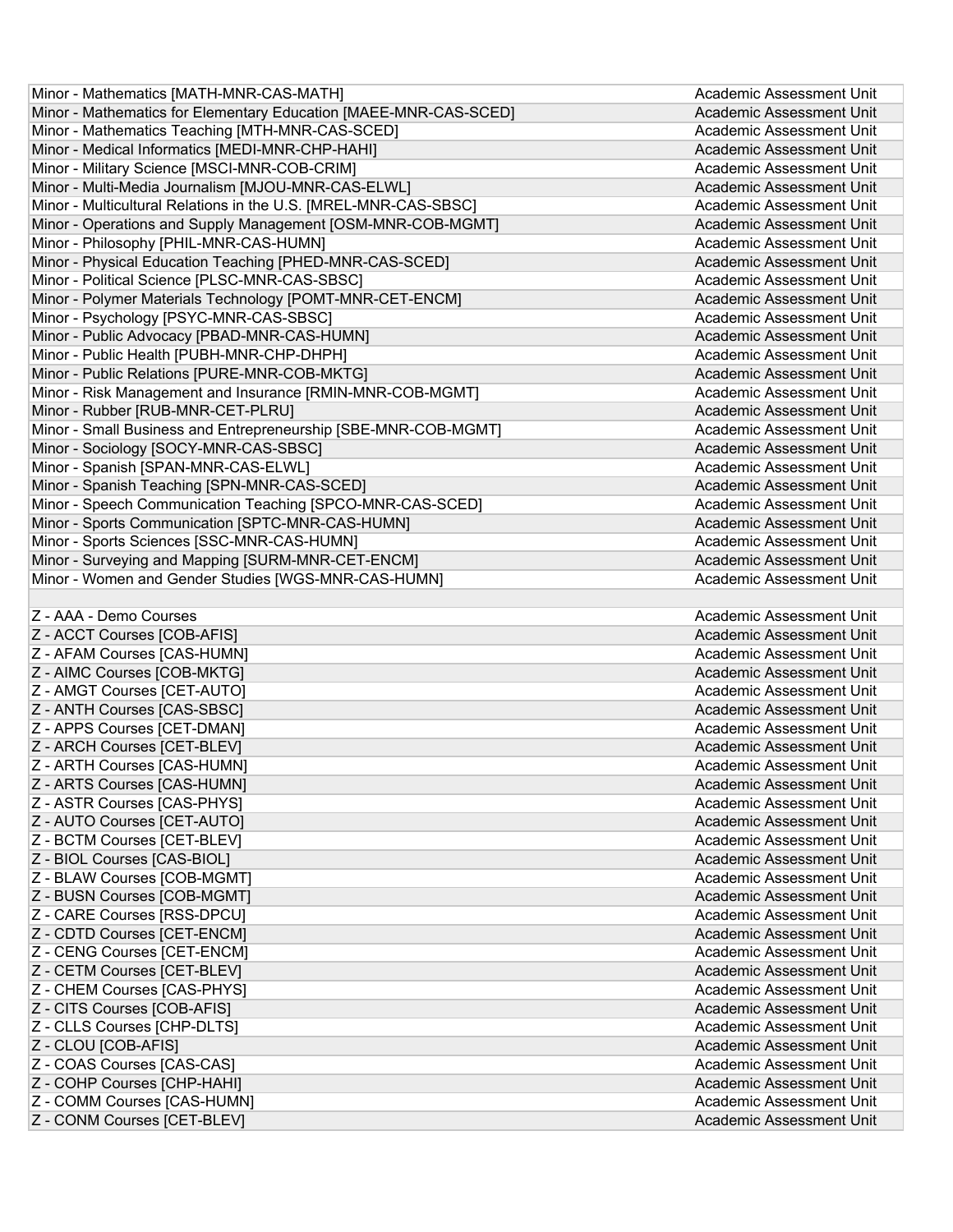| Z - CPSC Courses [CAS-MATH]                                 | Academic Assessment Unit                             |
|-------------------------------------------------------------|------------------------------------------------------|
| Z - CRIM Courses [COB-CRIM]                                 | Academic Assessment Unit                             |
| Z - DAGD Courses [COB-SDGM]                                 | Academic Assessment Unit                             |
| Z - DFOR Courses [COB-AFIS]                                 | Academic Assessment Unit                             |
| Z - DHYG Courses [CHP-DHPH]                                 | Academic Assessment Unit                             |
| Z - DIST Courses [RSS-DPCU]                                 | Academic Assessment Unit                             |
| Z - DMOL Courses [CHP-DLTS]                                 | Academic Assessment Unit                             |
| Z - DSGN Courses [COB-MKTG]                                 | Academic Assessment Unit                             |
| Z - ECNS Courses [CET-ENCM]                                 | Academic Assessment Unit                             |
| Z - ECON Courses [COB-MGMT]                                 | Academic Assessment Unit                             |
| Z - ECTE Courses [CAS-SCED]                                 | Academic Assessment Unit                             |
| Z - EDCD Courses [CAS-SCED]                                 | Academic Assessment Unit                             |
| Z - EDGP Courses [CAS-SCED]                                 | Academic Assessment Unit                             |
| Z - EDLA Courses [CAS-SCED]                                 | Academic Assessment Unit                             |
| Z - EDLE Courses [CAS-SCED]                                 | Academic Assessment Unit                             |
| Z - EDPE Courses [CAS-SCED]                                 | Academic Assessment Unit                             |
| Z - EDUC Courses [CAS-SCED]                                 | Academic Assessment Unit                             |
| Z - EEET Courses [CET-ENCM]                                 | Academic Assessment Unit                             |
| Z - ENGL Courses [CAS-ELWL]                                 | Academic Assessment Unit                             |
| Z - ENGP Courses [CAS-ELWL]                                 | Academic Assessment Unit                             |
| Z - ERLA Courses [CAS-SCED]                                 | Academic Assessment Unit                             |
| Z - ESLP Courses [CPTS-OIE]                                 | Academic Assessment Unit                             |
| Z - ESPN Courses [CAS-SCED]                                 | Academic Assessment Unit                             |
| Z - ETEC Courses [CET-ENCM]                                 | Academic Assessment Unit                             |
| Z - FILM Courses [CAS-HUMN]                                 | Academic Assessment Unit                             |
| Z - FINC Courses [COB-AFIS]                                 | Academic Assessment Unit                             |
| Z - FMAN Courses [CET-BLEV]                                 | Academic Assessment Unit                             |
| Z - FREN Courses [CAS-ELWL]                                 | Academic Assessment Unit                             |
|                                                             |                                                      |
|                                                             |                                                      |
| Z - FSUH Courses [RSS-DPCU]                                 | Academic Assessment Unit                             |
| Z - FSUS Courses [RSS-DPCU]                                 | Academic Assessment Unit                             |
| Z - GCOM Courses [COB-MKTG]                                 | Academic Assessment Unit                             |
| Z - GEOG Courses [CAS-SBSC]                                 | Academic Assessment Unit<br>Academic Assessment Unit |
| Z - GEOL Courses [CAS-PHYS]                                 |                                                      |
| Z - GERM Courses [CAS-ELWL]                                 | Academic Assessment Unit                             |
| Z - GISC Courses [CET-ENCM]                                 | Academic Assessment Unit                             |
| Z - GMAN Courses [COB-MKTG]                                 | Academic Assessment Unit                             |
| Z - HCSA Courses [CHP-HAHI]                                 | Academic Assessment Unit                             |
| Z - HEQT Courses [CET-AUTO]                                 | Academic Assessment Unit                             |
| Z - HIST Courses [CAS-HUMN]                                 | Academic Assessment Unit<br>Academic Assessment Unit |
| Z - HNRS Courses [RSS-HNRS]                                 | Academic Assessment Unit                             |
| Z - HSCJ Courses [COB-AFIS]                                 |                                                      |
| Z - HSET Courses [CET-AUTO]                                 | Academic Assessment Unit<br>Academic Assessment Unit |
| Z - HSMG Courses [COB-SEHM]                                 |                                                      |
| Z - HUMN Courses [CAS-HUMN]                                 | Academic Assessment Unit<br>Academic Assessment Unit |
| Z - HVAC Courses [CET-BLEV]                                 |                                                      |
| Z - IDSL Courses [CPTS-DCCL]                                | Academic Assessment Unit<br>Academic Assessment Unit |
| Z - INBI Courses [CAS-BIOL]                                 | Academic Assessment Unit                             |
| Z - INFO Courses [CAS-MATH]                                 | Academic Assessment Unit                             |
| Z - INPS Courses [CAS-PHYS]                                 | Academic Assessment Unit                             |
| Z - INTB Courses [COB-MGMT]                                 | Academic Assessment Unit                             |
| Z - ISIN Courses [COB-AFIS]                                 | Academic Assessment Unit                             |
| Z - ISYS Courses [COB-AFIS]                                 | Academic Assessment Unit                             |
| Z - JRNL Courses [CAS-ELWL]<br>Z - KDES Courses [KCAD-DEST] | Academic Assessment Unit                             |
| Z - LANG Courses [CAS-ELWL]                                 | Academic Assessment Unit                             |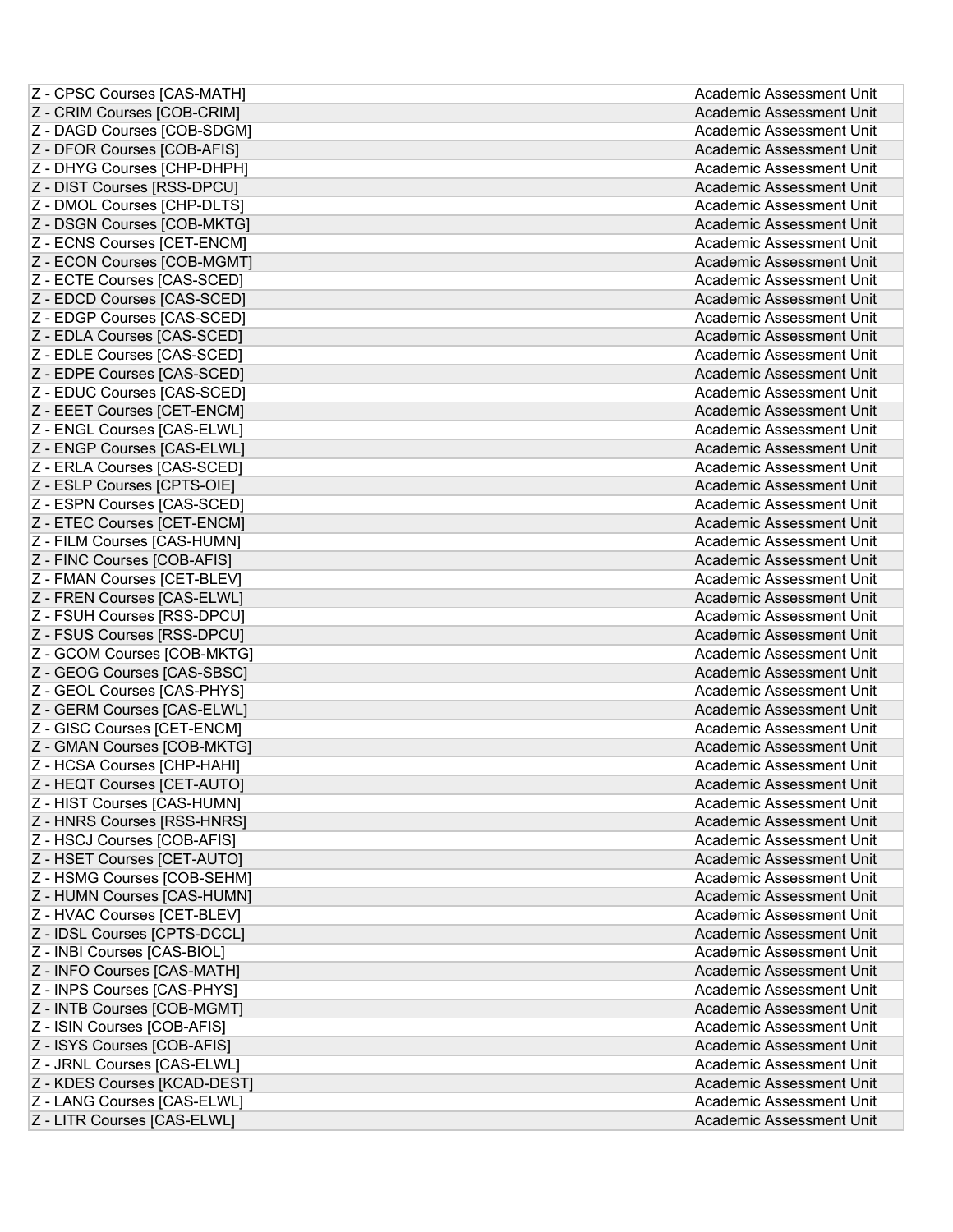| Z - LLAW Courses [COB-MGMT]   | Academic Assessment Unit |
|-------------------------------|--------------------------|
| Z - MATH Courses [CAS-MATH]   | Academic Assessment Unit |
| Z - MATL Courses [CET-DMAN]   | Academic Assessment Unit |
| Z - MEBM Courses [COB-SEHM]   | Academic Assessment Unit |
| Z - MECH Courses [CET-ENCM]   | Academic Assessment Unit |
| Z - MFGE Courses [CET-DMAN]   | Academic Assessment Unit |
| Z - MFGT Courses [CET-DMAN]   | Academic Assessment Unit |
| Z - MFTE Courses [CET-DMAN]   | Academic Assessment Unit |
| Z - MGMT Courses [COB-MGMT]   | Academic Assessment Unit |
| Z - MIMG Courses [COB-SEHM]   | Academic Assessment Unit |
| Z - MISI Courses [COB-AFIS]   | Academic Assessment Unit |
| Z - MKTG Courses [COB-MKTG]   | Academic Assessment Unit |
| Z - MMBA Courses [COB-MGMT]   | Academic Assessment Unit |
| Z - MOHA Courses [CHP-HAHI]   | Academic Assessment Unit |
| Z - MRIS Courses [CHP-HAHI]   | Academic Assessment Unit |
| Z - MSCI Courses [COB-CRIM]   | Academic Assessment Unit |
| Z - MUSI Courses [CAS-HUMN]   | Academic Assessment Unit |
| Z - NATS Courses [CAS]        | Academic Assessment Unit |
| Z - NUCM Courses [CHP-DLTS]   | Academic Assessment Unit |
| Z - NURS Courses [CHP-SNUR]   | Academic Assessment Unit |
| Z - OPTM Courses [MCO-OPTO]   | Academic Assessment Unit |
| Z - PDET Courses [CET-ENCM]   | Academic Assessment Unit |
| Z - PGMG Courses [COB-SEHM]   | Academic Assessment Unit |
| Z - PHAR Courses [COP-PHAR]   | Academic Assessment Unit |
| Z - PHIL Courses [CAS-HUMN]   | Academic Assessment Unit |
| Z - PHOT Courses [COB-MKTG]   | Academic Assessment Unit |
| Z - PHSC Courses [CAS-PHYS]   | Academic Assessment Unit |
| Z - PHYS Courses [CAS-PHYS]   | Academic Assessment Unit |
| Z - PLSC Courses [CAS-SBSC]   | Academic Assessment Unit |
| Z - PLTS Courses [CET-DMAN]   | Academic Assessment Unit |
| Z - PPET Courses [CET-DMAN]   | Academic Assessment Unit |
| Z - PREL Courses [COB-MKTG]   | Academic Assessment Unit |
| Z - PROJ Courses [COB-AFIS]   | Academic Assessment Unit |
| Z - PSYC Courses [CAS-SBSC]   | Academic Assessment Unit |
| Z - PTMG Courses [COB-SEHM]   | Academic Assessment Unit |
| Z - PUBH Courses [CHP-DHPH]   | Academic Assessment Unit |
| Z - RADI Courses [CHP-DLTS]   | Academic Assessment Unit |
| Z - READ Courses [RSS-DPCU]   | Academic Assessment Unit |
| Z - REAL Courses [COB-MGMT]   | Academic Assessment Unit |
| Z - RELG Courses [CAS-HUMN]   | Academic Assessment Unit |
| Z - RESP Courses [CHP-DLTS]   | Academic Assessment Unit |
| Z - RETG Courses [COB-MKTG]   | Academic Assessment Unit |
| Z - RMIN Courses [COB-MGMT]   | Academic Assessment Unit |
| Z - RMLS Courses [COEHS-RLSW] | Academic Assessment Unit |
| Z - RUBR Courses [CET-DMAN]   | Academic Assessment Unit |
| Z - SCWK Courses [CAS-SCWK]   | Academic Assessment Unit |
| Z - SENG Courses [COB-SDGM]   | Academic Assessment Unit |
| Z - SOCY Courses [CAS-SBSC]   | Academic Assessment Unit |
| Z - SONO Courses [CHP-DLTS]   | Academic Assessment Unit |
| Z - SPAN Courses [CAS-ELWL]   | Academic Assessment Unit |
| Z - SSCI Courses [CAS-SBSC]   | Academic Assessment Unit |
| Z - STQM Courses [COB-MKTG]   | Academic Assessment Unit |
| Z - SURE Courses [CET-ENCM]   | Academic Assessment Unit |
| Z - TDMP Courses [COB-SDGM]   | Academic Assessment Unit |
| Z - THTR Courses [CAS-HUMN]   | Academic Assessment Unit |
| Z - UNIV Courses [RSS-DPCU]   | Academic Assessment Unit |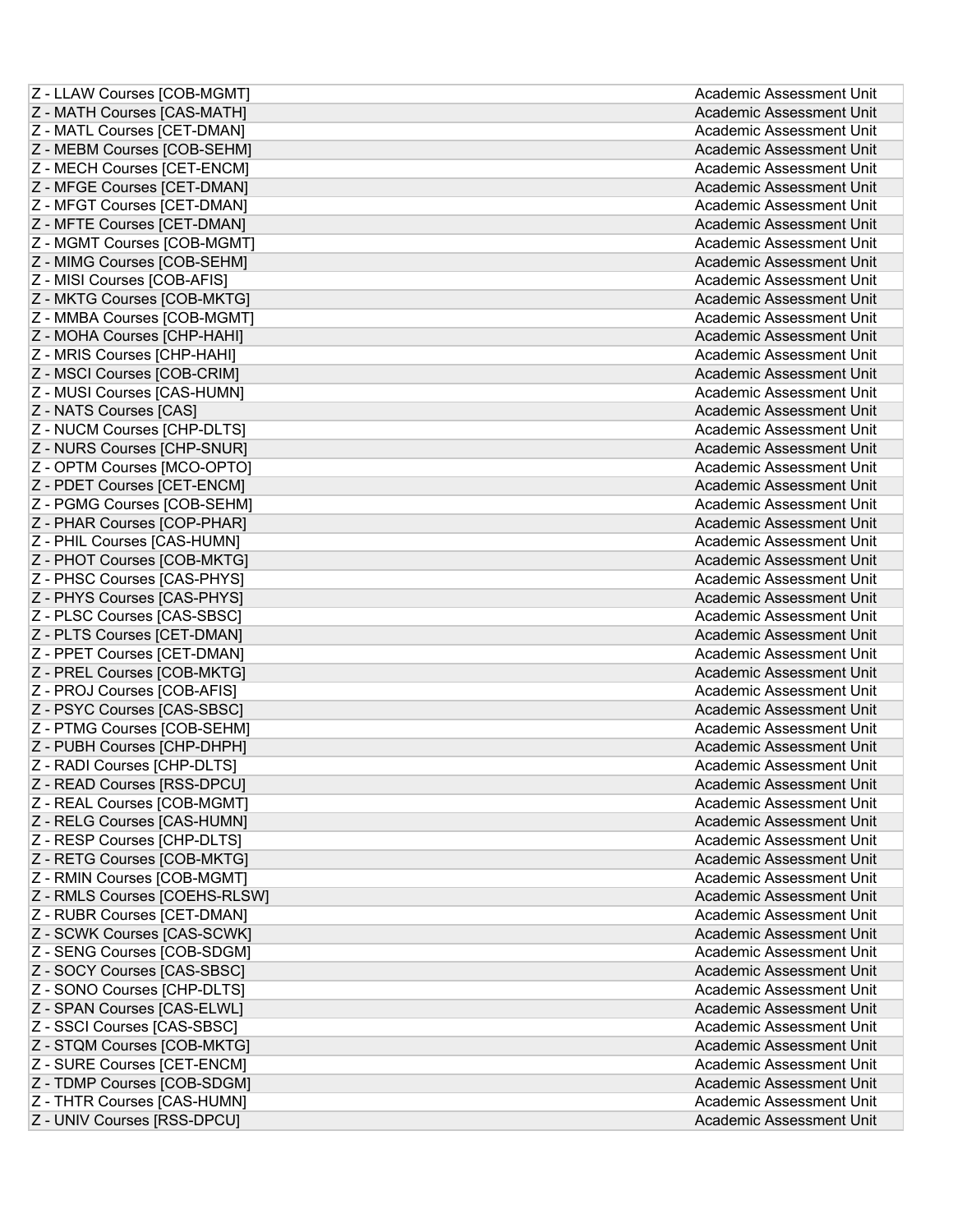| Z - WELD Courses [CET-DMAN]                                                                  | Academic Assessment Unit                                 |
|----------------------------------------------------------------------------------------------|----------------------------------------------------------|
| Z - WGST Courses [CAS-HUMN]                                                                  | Academic Assessment Unit                                 |
| Quality Initiative: College of Arts and Sciences                                             | AU - EIO Planning and Quality I                          |
| Quality Initiative: College of Business                                                      | AU - EIO Planning and Quality I                          |
| Quality Initiative: College of Education and Human Services                                  | AU - EIO Planning and Quality I                          |
| Quality Initiative: College of Engineering Technology                                        | AU - EIO Planning and Quality I                          |
| Quality Initiative: College of Health Professions                                            | AU - EIO Planning and Quality I                          |
| Quality Initiative: College of Pharmacy                                                      | AU - EIO Planning and Quality I                          |
| Quality Initiative: Extended and International Operations                                    | AU - EIO Planning and Quality I                          |
| <b>Quality Initiative: FLITE</b>                                                             | AU - EIO Planning and Quality I                          |
| Quality Initiative: Kendall College of Art and Design                                        | AU - EIO Planning and Quality I                          |
| Quality Initiative: Michigan College of Optometry                                            | AU - EIO Planning and Quality I                          |
| Quality Initiative: Retention and Student Success                                            | AU - EIO Planning and Quality I                          |
| <b>General Education - Communication Competence</b>                                          | Academic Assessment Unit                                 |
| <b>General Education - Cultural Enrichment</b>                                               | Academic Assessment Unit                                 |
| <b>General Education - Global Consciousness</b>                                              | Academic Assessment Unit                                 |
| General Education - Lifelong Learning                                                        | Academic Assessment Unit                                 |
| <b>General Education - Quantitative Skills</b>                                               | Academic Assessment Unit                                 |
| General Education - Race - Ethnicity - Gender                                                | Academic Assessment Unit                                 |
| General Education - Scientific Understanding                                                 | Academic Assessment Unit                                 |
| <b>General Education - Social Awareness</b>                                                  | Academic Assessment Unit                                 |
| Core Competency: Collaboration                                                               | Gen Ed Assessment Unit                                   |
| Core Competency: Communication                                                               | <b>Gen Ed Assessment Unit</b>                            |
|                                                                                              | <b>Gen Ed Assessment Unit</b>                            |
| Core Competency: Culture                                                                     | <b>Gen Ed Assessment Unit</b>                            |
| Core Competency: Diversity                                                                   | Gen Ed Assessment Unit                                   |
| Core Competency: Natural Sciences                                                            | Gen Ed Assessment Unit                                   |
| Core Competency: Problem Solving                                                             | Gen Ed Assessment Unit                                   |
| Core Competency: Quantitative Literacy                                                       |                                                          |
| Core Competency: Self and Society                                                            | Gen Ed Assessment Unit                                   |
| Core Competency: Training                                                                    | Gen Ed Assessment Unit                                   |
| <b>Ferris State University</b>                                                               | Institution                                              |
| Academic Affairs - FerrisOnline                                                              | Non-Academic Assessment Un<br>Non-Academic Assessment Un |
| College of Arts & Sciences - Animal Care                                                     |                                                          |
| College of Arts & Sciences - Art Gallery                                                     | Non-Academic Assessment Un                               |
| College of Arts & Sciences - Williams Auditorium                                             | Non-Academic Assessment Un                               |
| College of Education & Human Services - ROTC                                                 | Non-Academic Assessment Un                               |
| Retention and Student Success - Faculty Center for Teaching and Learning                     | Non-Academic Assessment Un                               |
| AAALAC: Association for Assessment and Accreditation of Laboratory Animal Care International | <b>Reporting Unit</b>                                    |
| Academic Affairs - Assessment                                                                | <b>Reporting Unit</b>                                    |
| <b>Academic Affairs Courses</b>                                                              | <b>Reporting Unit</b>                                    |
| <b>ACCE: American Council for Construction Education</b>                                     | <b>Reporting Unit</b>                                    |
| AEDF: Affiliate of Associated Equipment Distributors                                         | <b>Reporting Unit</b>                                    |
| College of Arts & Sciences                                                                   | <b>Reporting Unit</b>                                    |
| College of Arts & Sciences Courses                                                           | <b>Reporting Unit</b>                                    |
| <b>College of Business</b>                                                                   | <b>Reporting Unit</b>                                    |
| <b>College of Business Courses</b>                                                           | <b>Reporting Unit</b>                                    |
| College of Education & Human Services                                                        | <b>Reporting Unit</b>                                    |
| College of Education & Human Services Courses                                                | <b>Reporting Unit</b>                                    |
| <b>College of Engineering Technology</b>                                                     | <b>Reporting Unit</b>                                    |
| College of Engineering Techology Courses                                                     | <b>Reporting Unit</b>                                    |
| College of Health Professions (CHP)                                                          | <b>Reporting Unit</b>                                    |
| College of Health Professions Courses (CHP)                                                  |                                                          |
|                                                                                              | <b>Reporting Unit</b>                                    |
| <b>College of Optometry</b>                                                                  | <b>Reporting Unit</b>                                    |
| <b>College of Optometry Courses</b>                                                          | <b>Reporting Unit</b>                                    |
| College of Pharmacy<br><b>College of Pharmacy Courses</b>                                    | <b>Reporting Unit</b><br><b>Reporting Unit</b>           |